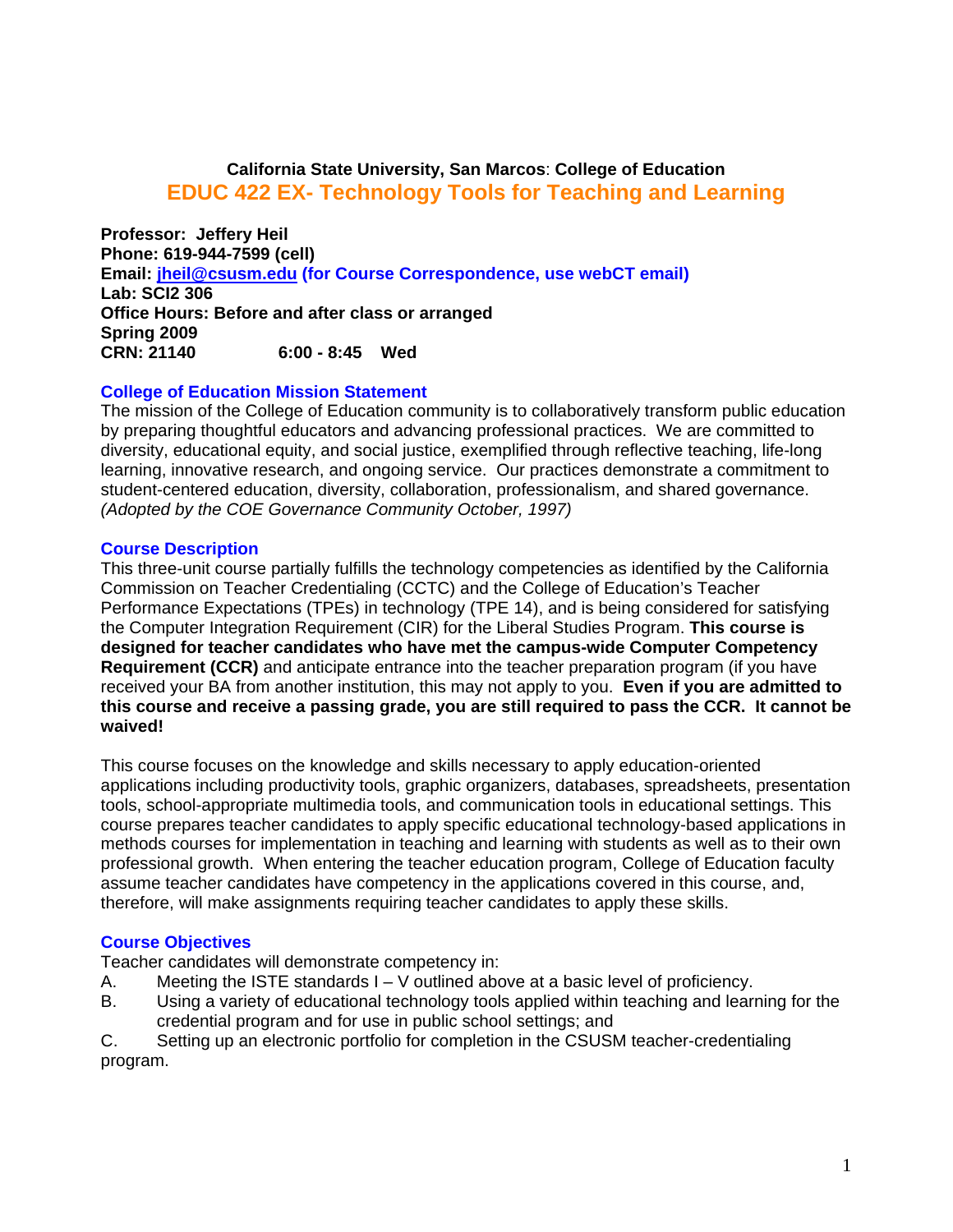# **Prerequisites**

The prerequisite for this course is completion of the campus-wide computer competency requirement. This can be fulfilled by successful completion of one of the following:

- Taking the CSUSM CCR assessment or equivalent course OR
- Completion of an approved computer literacy course at the community college level.
- Teacher assessment tool during  $1<sup>st</sup>$  class meeting. Again, even if you are admitted to the course, you will still have to pass the CCR; it is a university requirement.

# **Teacher Performance Expectation (TPE) Competencies**

This course is designed to help teachers seeking the Multiple and Single Subjects Credential to develop the skills, knowledge, and attitudes necessary to assist schools and districts in implementing an effective program for all students. The successful candidate will be able to merge theory and practice in order to realize a comprehensive and extensive educational program for all students. The following TPEs are addressed in this course:

Primary Emphasis TPE 14 CSUSM Educational Technology (Based on ISTE NETS: see below)

Secondary Emphasis: TPE 6 - Developmentally Appropriate Teaching Practices (NETS I, and II) TPE 13 - Professional Growth (NETS V)

# **National Educational Technology Standards for Teachers (NETS-T)**

ISTE embarked on a collaborative three-year process to update NETS for Students, Teachers, and Administrators. We will be using a draft of the NETS-T document that will be released at the NECC Conference in San Antonio, TX this summer.

# Refreshed ISTE NETS for Teachers (2008)

Digital-age teachers perform and model the National Educational Technology Standards for Students (NETS•S) as they design, implement, and assess learning experiences to improve student learning and engagement; enrich professional practice; and provide positive models for students, colleagues, and the community. All teachers should be prepared to meet the following standards and performance indicators. Teachers:

1. Facilitate and Inspire Student Learning and Creativity

environments. Teachers: Teachers use their knowledge of teaching, learning, and technology to facilitate learning experiences that advance student creativity and innovation in both face-to-face and virtual

- a. promote, support, and model creative and innovative thinking and inventiveness
- b. engage students in exploring real-world issues and solving authentic problems using digital tools and resources
- c. promote student reflection using collaborative tools to illuminate their own thinking, planning, and creative processes
- d. model knowledge construction and creative thinking by engaging in face-to-face and virtual learning with students, colleagues, and others

## 2. Design Digital-Age Learning Experiences and Assessments

Teachers plan and design authentic learning experiences and assessments incorporating contemporary tools and resources to maximize content learning in context and to develop the knowledge, skills, and attitudes identified in the NETS•S. Teachers:

a. design or adapt relevant learning experiences to incorporate digital tools and resources that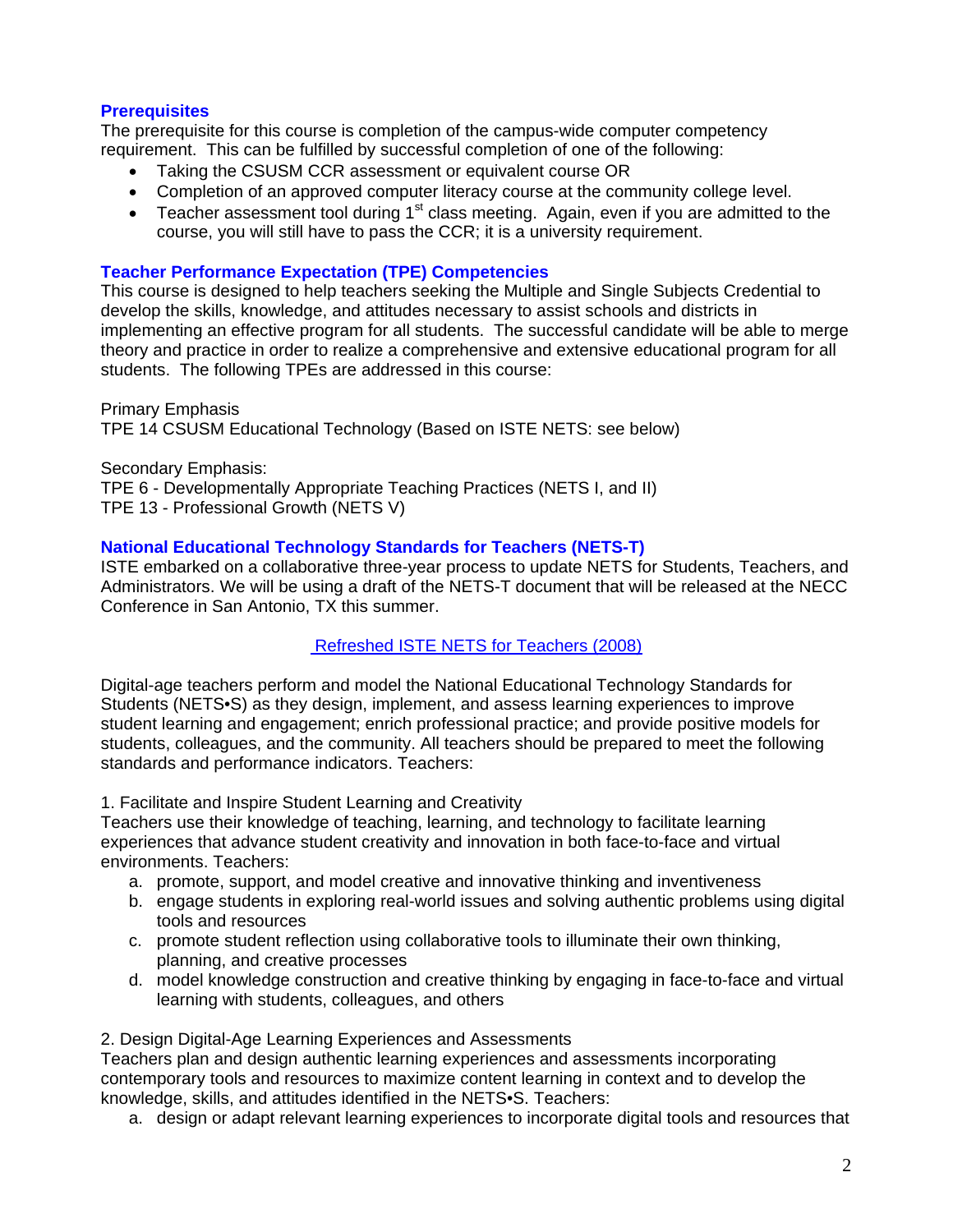promote student learning and creativity

- b. develop technology-enriched learning environments that enable students to become active participants in setting their own educational goals, managing their own learning, and assessing their own progress
- c. customize and personalize student learning activities to address a variety of learning styles, working strategies, and abilities through the use of digital tools and resources
- d. provide students with multiple and varied formative and summative assessments aligned with content and technology standards and use resulting data to inform learning and teaching

# 3. Model Digital-Age Work and Learning

Teachers exhibit knowledge, skills, and work processes that are representative of an innovative professional in a global and digital society. Teachers:

- a. demonstrate fluency in the application of technology systems and the transfer of current knowledge to learning of new technologies
- b. collaborate with students, peers, parents, and community members using digital tools and resources to support student success and innovation
- c. communicate relevant information and ideas effectively to students, parents, and peers using a variety of digital-age media and formats
- evaluate, and use information resources to support research and learning 4. Promote Digital Citizenship and Responsibility d. model and facilitate effective use of current and emerging digital tools to locate, analyze,

Teachers understand local and global societal issues and responsibilities in an evolving digital culture and exhibit legal and ethical behavior in their professional practices. Teachers:

- a. advocate, model, and teach safe, legal, and ethical use of digital information and technology, including respect for copyright and the appropriate documentation of sources
- b. address the diverse needs of all learners by using learner-centered strategies and providing access to appropriate digital tools and resources
- c. promote digital etiquette and responsible social interactions related to the use of technology and information
- d. develop and model cultural understanding and global awareness by engaging with colleagues and students of other cultures using digital age communication and collaboration tools

# 5. Engage in Professional Growth and Leadership

Teachers continuously improve their professional practice and exhibit leadership in their classroom, school, and professional community by promoting and demonstrating the effective use of digital tools and resources. Teachers:

- a. participate in local and global learning communities to explore creative applications of technology to improve student learning
- b. exhibit leadership by embracing a vision of technology infusion, participating in shared decision-making and community building, and developing the leadership skills of others
- c. evaluate and reflect on current research and professional practice on a regular basis to make effective use of existing and emerging digital tools and resources in support of student learning
- d. contribute to the effectiveness, vibrancy, and self-renewal of the teaching profession and of their school and community

# **Required Texts and Supplies**

**There is NO required textbook**.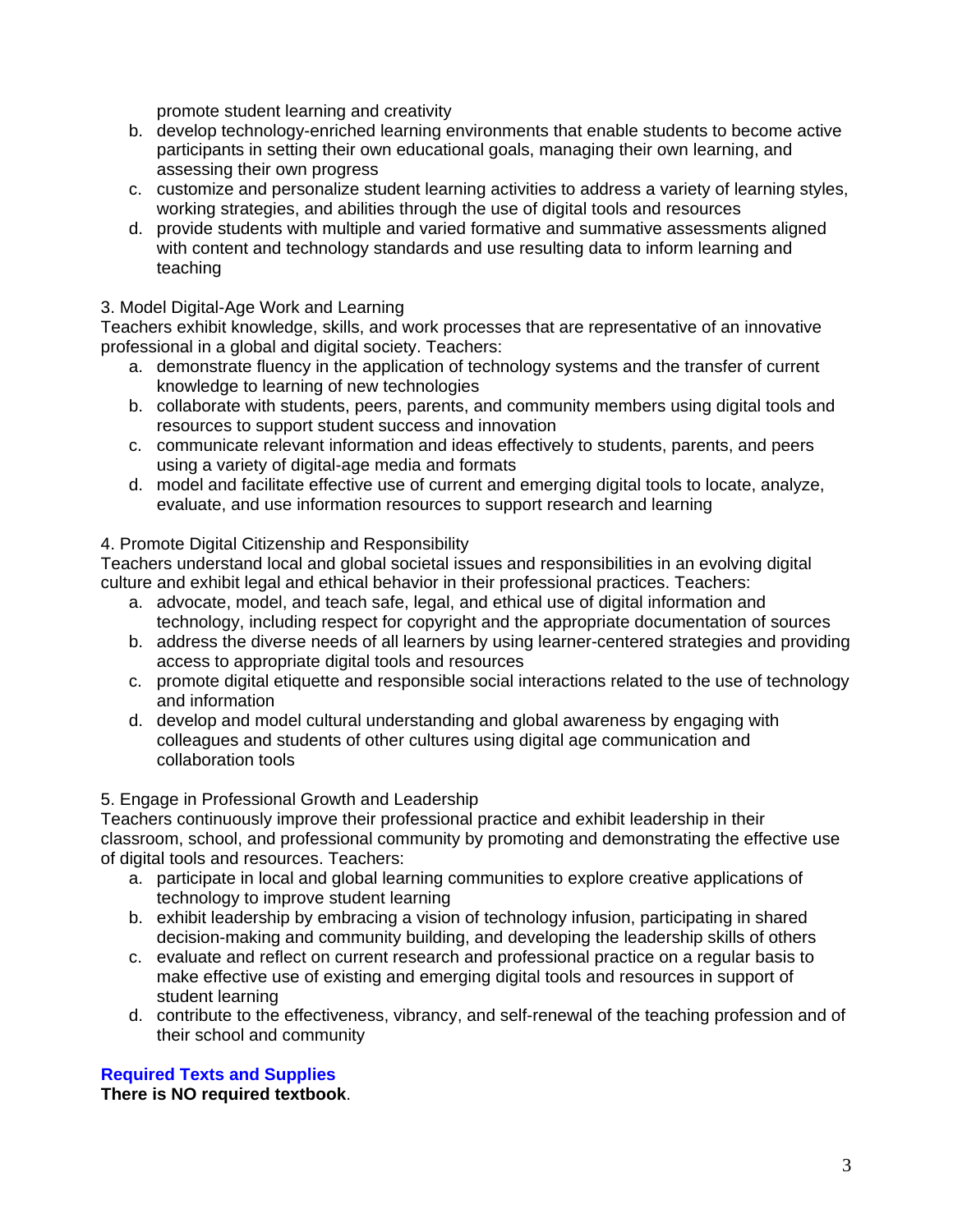NOTE: It is not necessary to purchase the educational software, as much of the specific software titles are available on the Web in demo-version and/or available on campus.

- A. ISTE Student Online Registration: (http://www.iste.org) \$54.00. Subscription must be purchased by the beginning of the second week of class.
- B. Membership to **Task Stream** (http://www.taskstream.com ). (The cost is approximate, but may change \$25 one semester and up to \$39 for year) You will need a credit card for the charge. Subscription must be purchased by the beginning of the second week of class. See directions at:

http://www.csusm.edu/coe/eportfolio/eportfolio.html

- C. USB storage-drive (512MB or greater). Highly Recommended!!
- D. One mini DV Cassette for Digital Video Camera (only one required per group at start of project)
- E. Use of campus email account and WebCT for course communication (provided free**). All course messages and important correspondence should be**
- **communicated through webCT email.**<br>F. Print Card from ACD 202 or CSUSM library (not required)

\*\*Optional: BOOK from ISTE, *Connecting Curriculum and Technology* 

This is a volume produced by the professional association that contains the educational technology standards for students at all levels as well as sample lessons on how that standards can be implemented in teaching content. This book will be referred to in other CSUSM-COE courses. Supporting Web site http://www.iste.org

# **Authorization to Teach English Learners**

This credential program has been specifically designed to prepare teachers for the diversity of languages often encountered in California public school classrooms. The authorization to teach English learners is met through the infusion of content and experiences within the credential program, as well as additional coursework. Students successfully completing this program receive a credential with authorization to teach English learners.

*(Approved by CCTC in SB 2042 Program Standards, August 02)* 

# **College of Education Attendance Policy**

 instructor as soon as possible. *(Adopted by the COE Governance Community, December, 1997).* Due to the dynamic and interactive nature of courses in the College of Education, all students are expected to attend all classes and participate actively. At a minimum, students must attend more than 80% of class time, or s/he may not receive a passing grade for the course at the discretion of the instructor. Should the student have extenuating circumstances, s/he should contact the

**If more than three class sessions are missed the teacher candidate cannot receive higher** 

**than a C+**. **Four points will be deducted from the attendance/participation for a missed class**. Excessive tardiness will also result in loss of attendance/participation points. Late assignments may be penalized by a deduction in points. After one week, late assignments may receive no credit. If extraordinary circumstances occur, please make an appointment with the instructor. Remember that communication is the key to success.

In addition to attending course sessions, each student will be required to complete lab assignments each week. Some of these assignments require students use campus resources. All students must plan times they can work in labs on campus at least once per week. Students are required to check campus resources and availability of labs. Mac computers are available in ACD 202 & 211, UH 271 & UH 360 (and SCI2 306!) in addition to other locations such as the library 2nd floor. **Students are**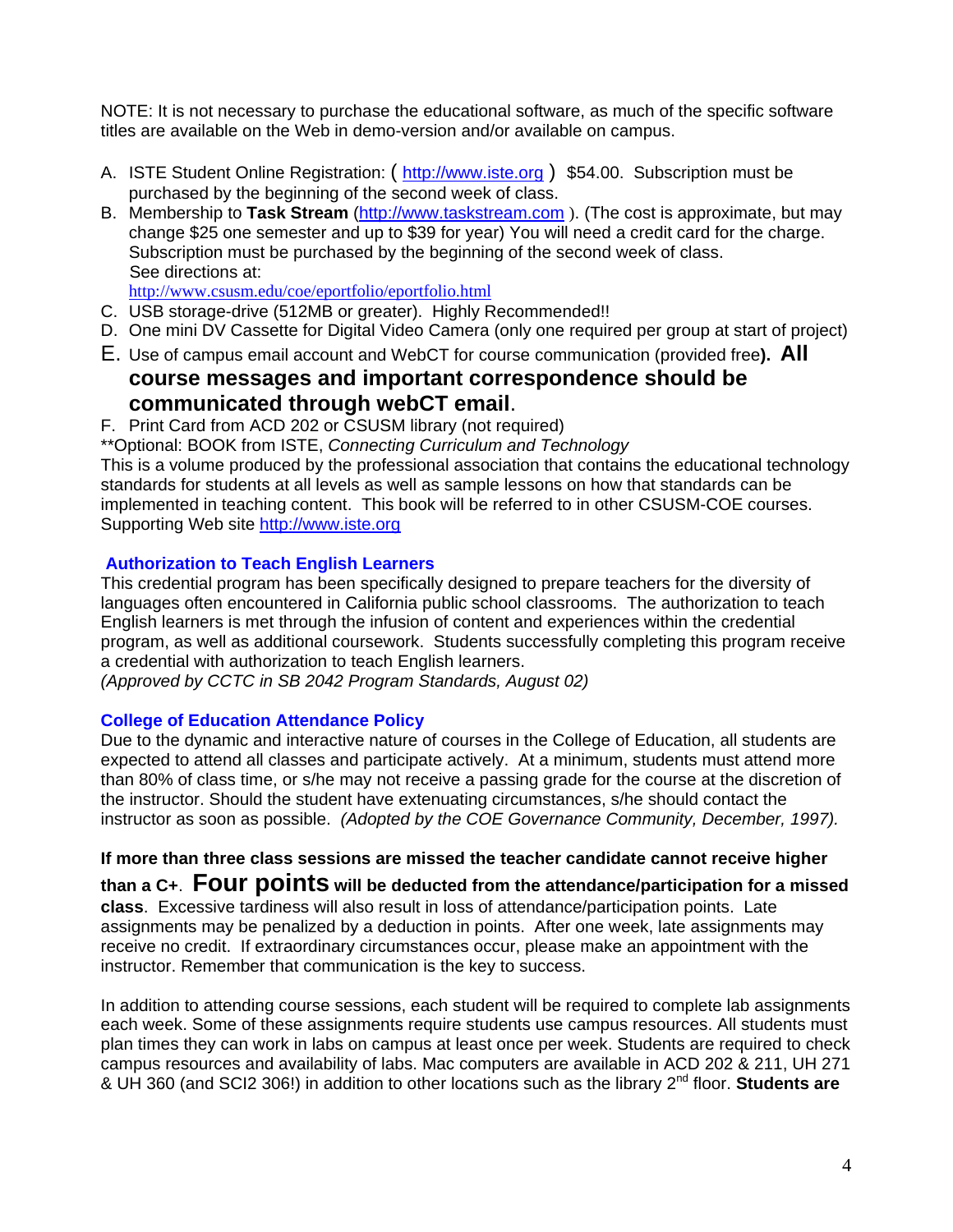**required to use campus issued-email accounts and check email and WebCT at least two times per week to communicate with instructor and peers.** 

# **CSUSM Academic Honesty Policy**

"Students will be expected to adhere to standards of academic honesty and integrity, as outlined in the Student Academic Honesty Policy. All written work and oral presentation assignments must be original work. All ideas/materials that are borrowed from other sources must have appropriate references to the original sources. Any quoted material should give credit to the source and be punctuated with quotation marks.

Students are responsible for honest completion of their work including examinations. There will be no tolerance for infractions. If you believe there has been an infraction by someone in the class, please bring it to the instructor's attention. The instructor reserves the right to discipline any student for academic dishonesty in accordance with the general rules and regulations of the university. Disciplinary action may include the lowering of grades and/or the assignment of a failing grade for an exam, assignment, or the class as a whole."

Incidents of Academic Dishonesty will be reported to the Dean of Students. Sanctions at the University level may include suspension or expulsion from the University.

## **Plagiarism:**

As an educator, it is expected that each student will do his/her own work, and contribute equally to group projects and processes. Plagiarism or cheating is unacceptable under any circumstances. If you are in doubt about whether your work is paraphrased or plagiarized see the Plagiarism Prevention for Students website http://library.csusm.edu/plagiarism/index.html. If there are questions about academic honesty, please consult the University catalog

## **Students with Disabilities Requiring Reasonable Accommodations**

Students must be approved for services by providing appropriate and recent documentation to the Office of Disable Student Services (DSS). This office is located in Craven Hall 5205, and can be contacted by phone at (760) 750-4905, or TTY (760) 750-4909. Students authorized by DSS to receive reasonable accommodations should meet with their instructor during office hours or, in order to ensure confidentiality, in a more private setting.

## **Course Outline**

\***Please note that modifications may occur at the discretion of the instructors. Most modifications are made for the benefit of the class as a whole. Student's cooperation and flexibility in response to changes will be noted as part of the participation assessment**.

**Instructor will write a weekly entry on the Class Blog to keep everyone updated on the weekly assignments. WebCT will have the due dates. As part of the Attendance/Participation, you are expected to make weekly comments on the blog to ensure you are up-to-date with course progression.** 

| <b>Assignment/Task</b>                               | <b>Points</b>                                        |      |
|------------------------------------------------------|------------------------------------------------------|------|
| <b>Gmail/Google Accounts</b>                         | <b>Intro Letter</b>                                  | 3pts |
| <b>ISTE &amp; Task Stream registration</b>           | Peer Comments-Post intro letter on blog & comment on |      |
| Intro Letter posted on Blog                          | peer blogs                                           | 2pts |
| <b>EdTechProfile (pre-test)</b>                      | <b>EdTech(pre-test)</b>                              | 2pts |
| <b>Newsletter</b>                                    | <b>Newsletter</b>                                    | 5pts |
| <b>Scan(self-portrait for newsletter &amp; Blog)</b> | <b>Scan</b>                                          | 3pts |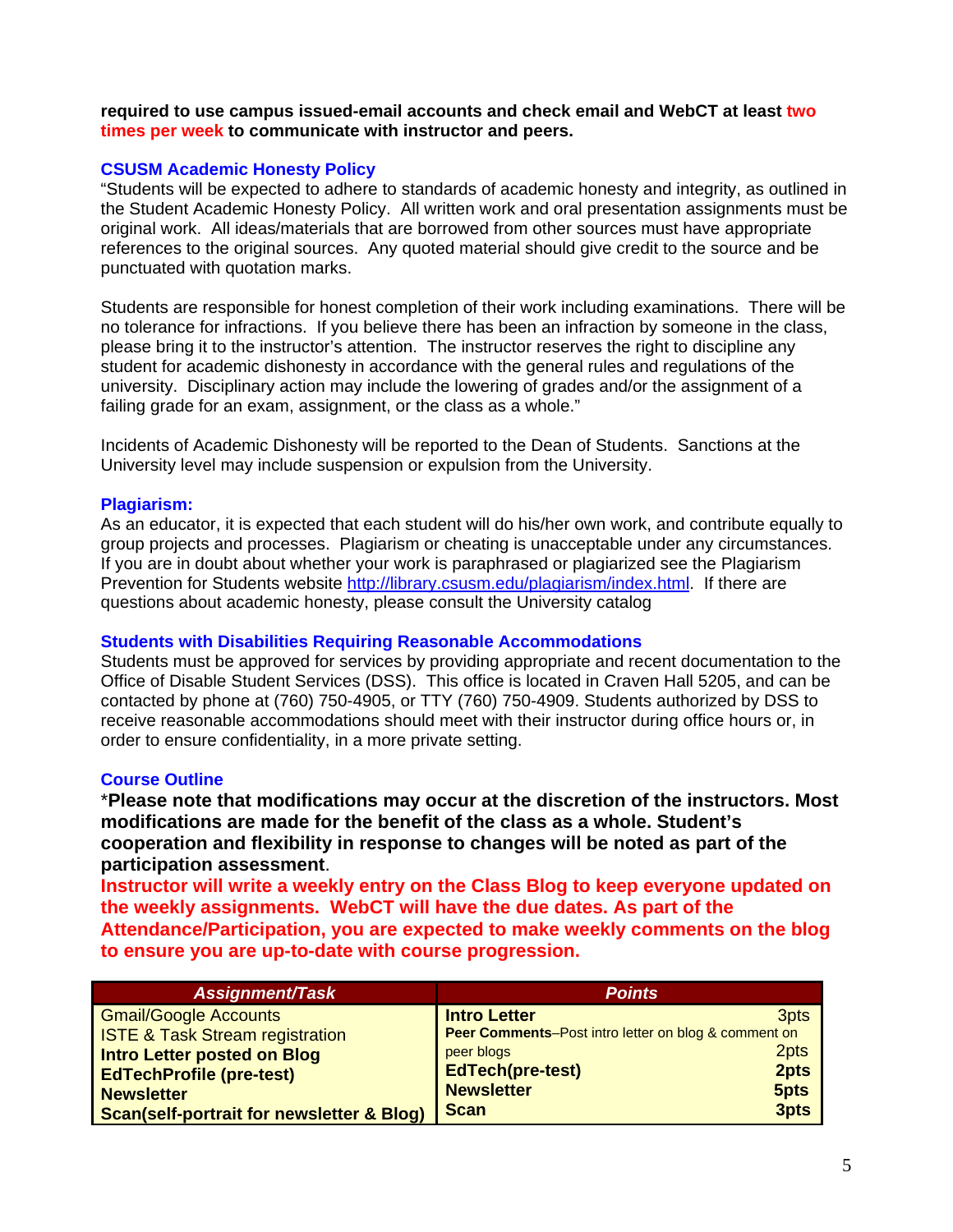| <b>Delicious</b>                                | <b>Delicious.com</b>          | 5pts   |
|-------------------------------------------------|-------------------------------|--------|
| <b>PowerPoint</b>                               | <b>PowerPoint</b>             | 5pts   |
| Wiki                                            | <b>Wiki</b>                   | 5pts   |
| <b>TaskStream Intro/NETS I narrative</b>        | <b>TaskStream Intro</b>       | 5pts   |
| <b>Journal Articles 1-10</b>                    | <b>Journals 1-10</b>          | 20pts  |
| <b>PowerPoint Rubric</b>                        | <b>PPt Rubric</b>             | 5pts   |
| <b>Inspiration</b>                              | <b>Inspiration</b>            | 5pts   |
| <b>Copyright/GoogleDocs (collaborative)</b>     | <b>Copyright/GoogleDocs</b>   | 5pts   |
| <b>Spreadsheets</b>                             | <b>Spreadsheet</b>            | 5pts   |
| <b>Web 2.0 Tools</b>                            | <b>Web 2.0 Tool</b>           | 5pts   |
|                                                 |                               |        |
| <b>iMovie/Software Proficiency (individual)</b> | <b>iMovie Software Review</b> | 5pts   |
| <b>Social Justice Movie (collaborative)</b>     | <b>Social Justice Movie</b>   | 10pts  |
| <b>TaskStream Narrative Discussion</b>          |                               |        |
| <b>Emerging Tech/Blog Posting</b>               |                               |        |
| <b>TaskStream Narratives/Portfolio</b>          | <b>TaskStream</b>             | 12pts  |
| <b>EdTech Profile (Post)</b>                    | <b>EdTech (post)</b>          | 3pts   |
| <b>Emerging Tech/Blog Postings</b>              | <b>Emerging Tech</b>          | 5pts   |
| <b>Attendance and Participation</b>             |                               | 10pts  |
| <b>Total Points</b>                             |                               | 130pts |

#### **Assessment**

**In order to successfully complete this course, all assignments must be completed at an acceptable level noted on assignment directions and rubrics**. Late assignments may loose credit points and may not be accepted after seven days tardy. In addition to the assignments described above, performance assessment will be on student's cooperation and flexibility in response to unforeseen challenges and student's ability to perform tasks using a variety of technology tools.

Because the content of this course contributes to passage of multiple TPEs, successful completion is imperative. Failure to successfully complete this course will prohibit a teacher candidate from continuing in the program beyond the first semester. The percentage of weight of each assignment is noted next to the descriptions. Late assignments or assignments missing required elements receive reduced points.

## **Grading Procedures And Assignments**

Grading is calculated on the standard of

| $94 - 100 = A$  | $80 - 83 = B$   | $70 - 73 = C$  |
|-----------------|-----------------|----------------|
| $90 - 93 = A$   | $76 - 79 = C +$ | $60 - 69 = D$  |
| $87 - 89 = B +$ | $74 - 75 = C$   | below $60 = F$ |
| $84 - 86 = B$   |                 |                |

## **Criteria for Grading Assignments**

 great insight and application, and excellent writing. A **90-100%** Outstanding work on assignment, excellent syntheses of information and experiences,

B **80-89%** Completion of assignment in good form with good syntheses and application of information and experiences; writing is good.

**70-79%** Completion of assignment, adequate effort, adequate synthesis of information and application of information and experiences, writing is adequate.  $\mathsf{C}$ 

D **60-69%** Incomplete assignment, inadequate effort and synthesis of information, writing is less than adequate.